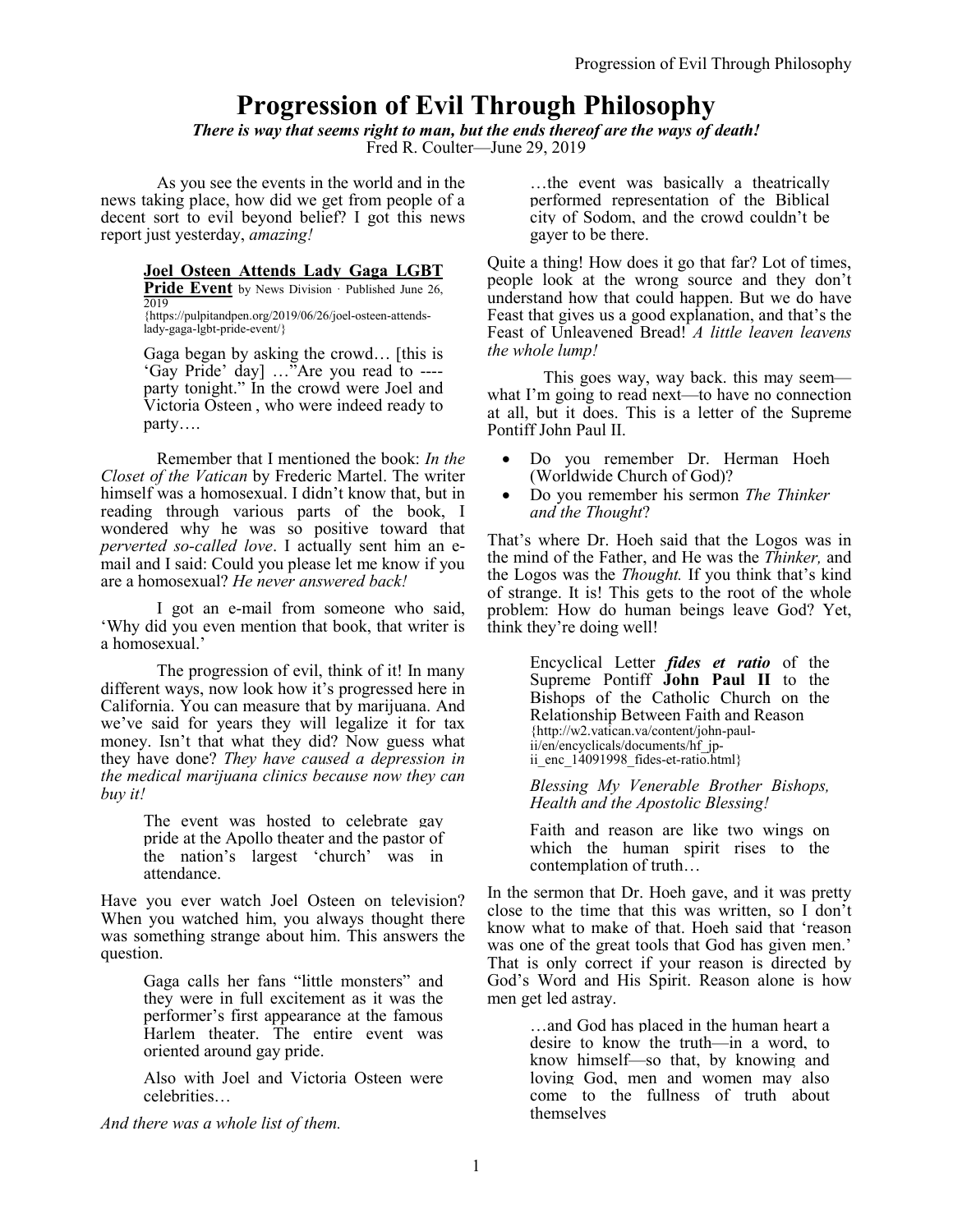## **INTRODUCTION—"KNOW YOURSELF"**

1. In both East and West…

He's talking about religion, and all the religions are coming back to Rome, because they are Babylon.

> …we may trace a journey which has led humanity down the centuries to meet and engage truth more and more deeply. It is a journey which has unfolded—as it must within the horizon of personal selfconsciousness

*Rather than: Where is God?*

…the more human beings know reality and the world, the more they know themselves in their uniqueness, with the question of the meaning of things and of their very existence becoming ever more pressing….

*Leave God out!* He does bring Him in a little later to make it all sound good.

> …This is why all that is the object of our knowledge becomes a part of our life. The admonition *Know yourself* was carved on the temple portal at Delphi, as testimony to a basic truth to be adopted as a minimal norm by those who seek to set themselves apart from the rest of creation as "human beings", that is as those who "know themselves".

Then he lists all the other religions that have the same thing.

So, he says that 'philosophy—the lover and loving of knowledge and wisdom—is what is the great quest of man,' *rather than finding God!*

That's how all of this started. Let's come to Rom. 1 and we will see that. *The only way they can really know the Truth is with God's calling!* But the fundamental Truths of the Bible are available for everyone.

For example, the Ten Commandments have been known all along by everyone. They quote them but they don't live them! They accept some of it, but they reject the other part of it. So, this is the thing, God has given enough that mankind, all people, can know about God. He's given His Word, especially today.

Romans 1:15—Paul is talking about coming to Rome: "So, as much as is in me, I am ready to preach the Gospel to you who *are* in Rome also."

Rom. 1 tells you that Peter was never there. If Peter were there in  $42_{A,D}$  and he is writing this in about  $54<sub>A.D.</sub>$  then Peter never got there. Peter would have preached the Gospel. If you read the last part of the book of Acts, the Jews that came to Paul in prison said, 'We've heard about this but we don't know anything about it'

Verse 16: "For I am not ashamed of the Gospel of Christ because it is *the* power of God unto salvation to everyone who believes..."

We're going to learn something else very important as we go through the things that we're going to cover in the Scriptures today. God always gives what we would say in human terms the positive things first and then the negative. This is what He did. He talked about Christ's resurrection, the power of God, the faith that they have and so forth.

"…it is *the* power of God unto salvation to everyone who believes…" (v 16). *It can come right up to them, but they won't believe it!* That's the difference. In order to understand salvation, *you must answer the call of God!* 

"…—both to *the* Jew first, and to *the* Greek. For therein *the* righteousness of God is revealed from faith unto faith..." (vs 16-17).

This is what it's talking about with conversion. All people have a certain amount of faith to believe. Remember what Jesus said to those who came and were healed, 'Your faith has healed you.' That was the *human* faith.

Now, our faith and belief goes to God and when we're converted God gives us His Spirit and His faith, so our relationship with God is continuously from faith to faith. From the faith of God to us, and our faith back to God, and it continuously goes:

- we grow in faith
- we grow in knowledge
- we grow in love

"…according as it is written: 'The just shall live by faith'" (v 17)—*not philosophy!* Now here comes what you would call *the negative*:

Verse 18: "Indeed, *the* wrath of God is revealed from heaven upon all ungodliness and unrighteousness of men **who suppress the Truth in unrighteousness**."

How do they that? *They're professing to represent Christ by the teachings of men and by philosophy!* That's how they do that.

Dr. Hoeh says that philosophy is 'a great gift of God.' *NO! it is condemned where Paul said to be on guard and don't let anyone deceive you with philosophy (Col. 2)!*

What happens when there's this kind of philosophy at the high level in religion. *Men are declaring that God doesn't know everything and*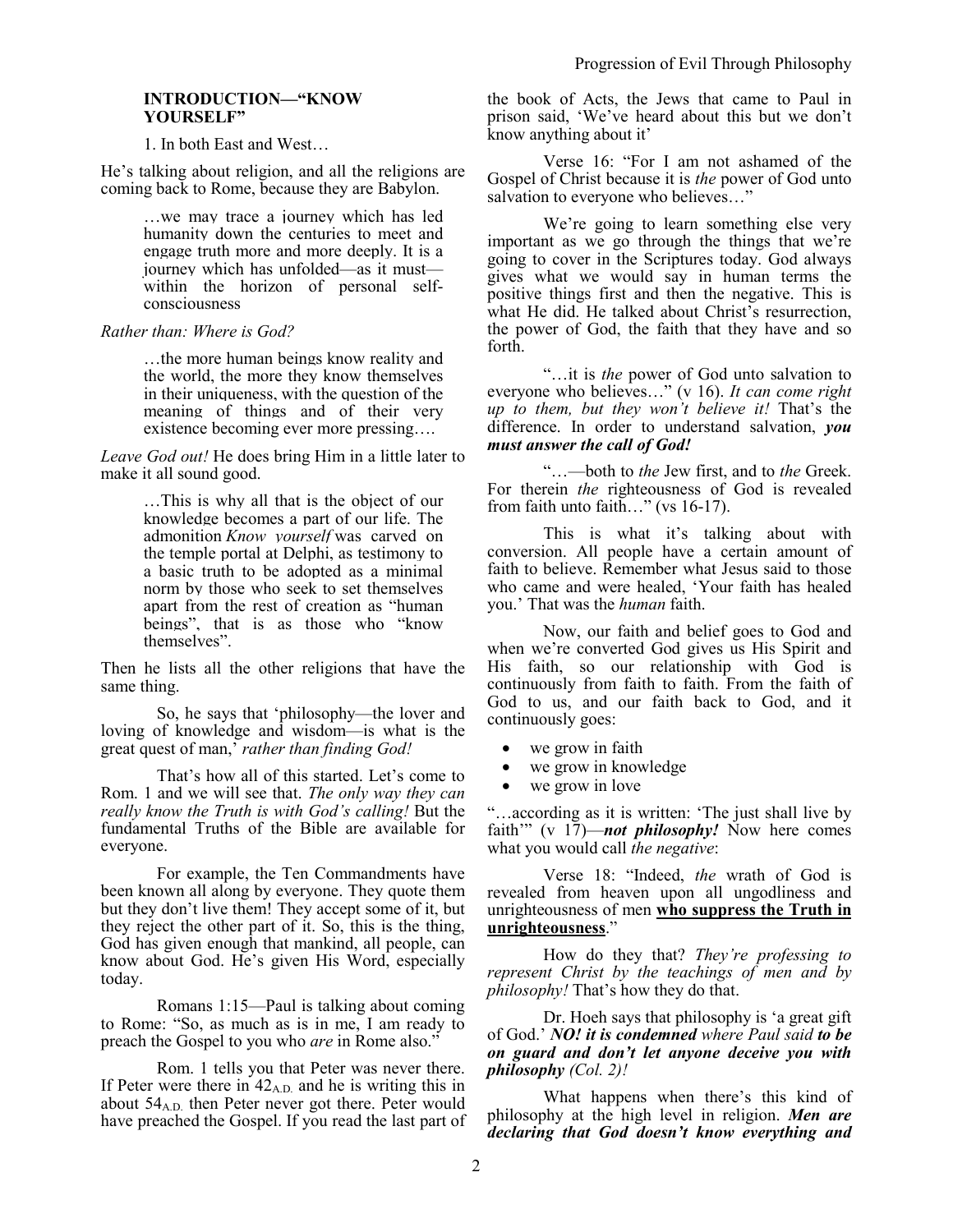*they are greater than God!* That's what it gets down to.

There's a favorite news analyst and also constitutionalist that I like very well: Mark Levin. He's on Sunday night and also Saturday afternoon on Fox News, and he gets these very intelligent people in there. They talk back and forth about philosophy, the Constitution and what's wrong with this society. They have all of these great things that they think about, and he's a genius really. As a man he's a genius without a doubt. He upholds the Judeao-Christian religion, *but he doesn't know a thing about it!*

Rarely does he even see the flaws in the Constitution of America. There are flaws which allow sin, and the progression of sin to where you can take a noted so-called Christian pastor who comes and reveals what he really is and what he really reveals: Joel Osteen and his wife Victoria.

| "who                                                | suppress | the | - Truth | in |
|-----------------------------------------------------|----------|-----|---------|----|
| <b>unrighteousness</b> " (v 18)—through philosophy! |          |     |         |    |

- Remember the major takedown in Worldwide?
- Who was the most important and influential person to do that? *A Greek philosopher named Stavrinides!*

He was so intellectually superior to everyone that no one could have a right question or right answer to anything that he said. If you didn't believe him you were a 'low-grade ignoramus!'

- What did he attack?
- What does philosophy attack?
- *The nature of God!*

And we'll see that's what they do here:

Verse 19: "Because that which may be known of God is manifest among them, for God has manifested *it* to them." *They knew the things, but not Truth unto conversion, obviously!*

Verse 20: "For the invisible things of Him are perceived from *the* creation of *the* world, being understood by the things that were made—both His eternal power and Godhead—so that they are without excuse."

They see all of this out there in the heavens, and everything that has been created and they say, 'There's no God. It's been billions and billions of years and evolving.' But God says, 'Here I am! I made it!' But they think *no, we have a better idea, God!'*

Where is the first better idea recorded in the Bible? *Cain!* God gave them a law on how to bring an offering. Abel brought an offering according to the law for the firstling. Cain brought whatever he wanted, because he did not yield to God, he had a 'better' idea. Anything he would bring, God ought to accept.

What did God tell him? *Sin lies at the door, and it's desire is for you, but you must rule over it!* In other words, it's possible—knowing what God has said and knowing right and wrong—to rule over sin enough that you're not carried away to the worst aspects of the sin. That's how there are good people in the world who are not called. Some of them are very nice.

I remember that I had an experience when things were all 'going to hell in a hand-basket' in Worldwide. I came though Watsonville where there's a Buddhist temple is. With everything going wrong, I thought I would just drive over there and go in and look and see what's it like inside a Buddhist building. You couldn't call it a temple, it was a building. So, the door was open so I looked in there, and it's just like any church: pews and so forth. But without all the garbage of the Catholics up front.

I was looking at it and here comes an attendant and he says, 'May I help you, sir?' and he was very nice and kind. We had a nice talk. I thought, I'm talking to a Buddhist who is an attendant here at the Buddhist building and he's nicer than those who are in the Church of God. I Thought this was crazy, but that's how it happened,

Even thought people can know a good deal of the Truth of God, doesn't mean that they're called to salvation. That is only to keep the society at a low level of evil. But when you don't do that and there is lawlessness put into the laws of the country, then everything comes apart. That's how this has happened, but it all starts with philosophy, because someone says, 'I think! I have an idea!'

Verse 21: "Because when they knew God, they glorified *Him* not as God…" Somewhere along in their life they believe in God somehow. Maybe not anything spectacular, but at least they're not atheists, not agnostics, and they're not hostile against God, yet.

"…neither were thankful; but they became vain in their own reasonings…" (v 21) *philosophy!* That's what this whole report is all about. The long and short of it is that in this report it shows that the Catholics took all of the worship of Diana—or Delphi—and gave it to Mary. That's why she's called the Queen of Heaven. That's how it gets corrupted with philosophy.

"…and their foolish hearts were darkened. While professing themselves to be *the* wise ones, they became fools" (vs 21-22).

Look at what's happened to all the laws in America, the foolish and stupid laws. All you have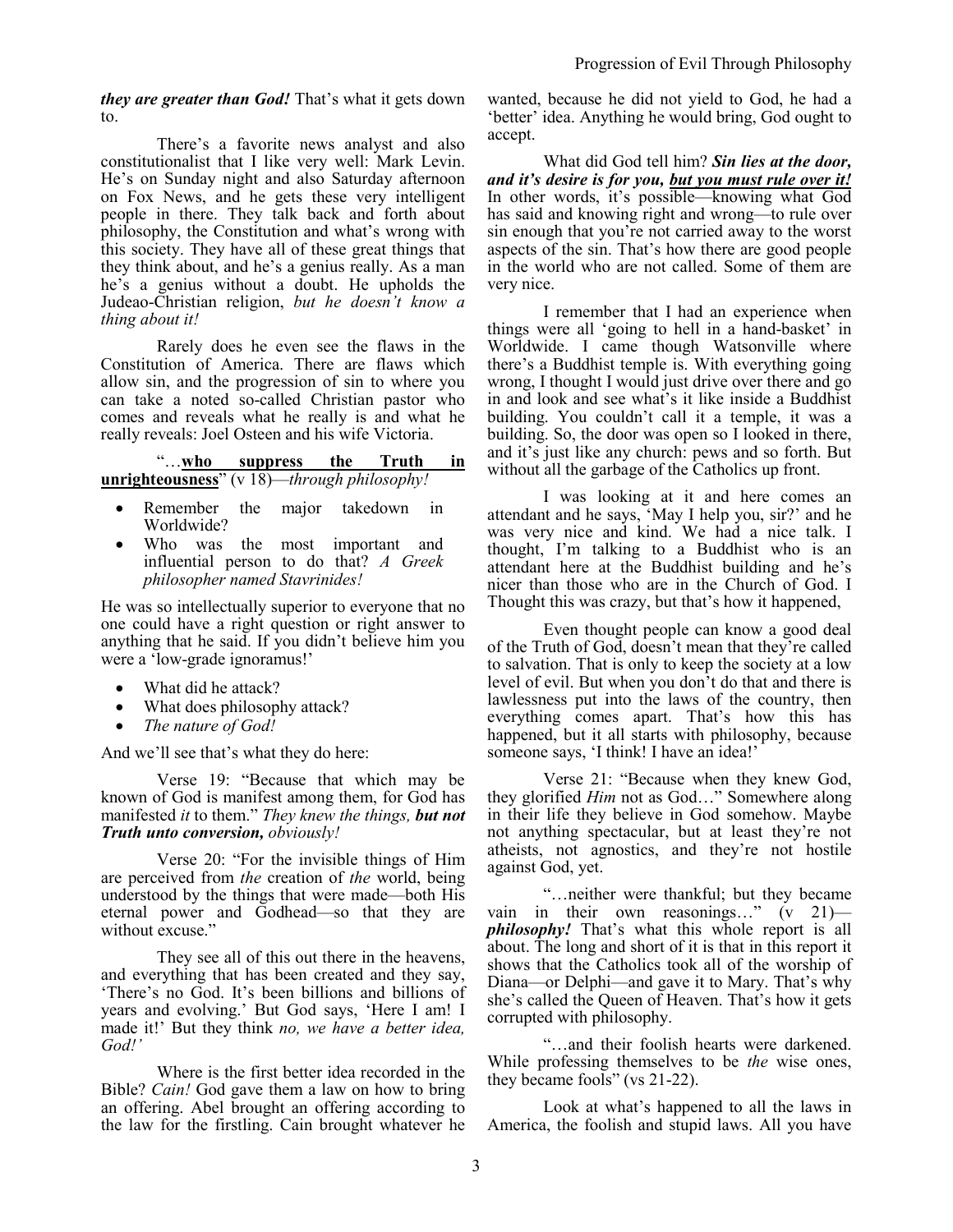to do is look a the problem with abortion. As I brought out, that's America's greatest sin. That's why we have the immigration problem. 'If you want to kill 3,000 of the unborn each day, then I'm going to send you 3,000 immigrants—legal or illegal!'

It's such that they're so blinded and stupid in their reasonings that they can't understand what they're doing. They have thousands and thousands of the homeless in the streets of Seattle, Portland, San Francisco, Los Angeles and other cities, and yet, the laws are so stupid that God has given them over to stupidity in their ignorance, that an illegal alien can come here and immediately get on welfare, and they can't get it to help the homeless.

"…their foolish hearts were darkened. While professing themselves to be *the* wise ones, they became fools and changed the glory of the incorruptible God into *the* likeness of an image of corruptible man, and of birds, and four-footed creatures, and creeping things" (vs 21-23).

What happens? *God says if you want sin, have at it! If you won't listen to Me have at it!*

Verse 24: "For this cause, **God also abandoned them**… [left them to themselves, and look what happens when that occurs] …to uncleanness through the lusts of their hearts, to disgrace their own bodies between themselves."

So, we have it in this report {the one on Joel Osteen}! Look at it! How did that grow so big? *It goes back to a law that came before the Supreme Court out of Texas*: Can two consenting adults do whatever they want in the privacy of an abode? *The answer was yes!* That started out to be a narrow decision concerning sexual immorality. But that soon expanded to many, many different things. Now you can go in your home and plan a crime, and that planning is not a crime, because no one can come in and tell you it's a crime. You can plan the crime, but maybe you don't carry it out.

But what happens to your thinking, because you thought of it and planned it? People don't think of that! If they carry it out and it's successful, look at what you have. Notice what happens then:

Verse 25: "Who exchanged the Truth of God…" Take the Word of God and throw it away, cast the Word of God behind their backs.

"…for the lie…" (v 25). What is the lie? *You can decide for yourself! Then comes the worship later!* They don't realize that when they get into doing these things and strange worship…

I've got a book at home that I've read some of it" *The Institutionalization of Witchcraft in America*. They don't think they're worshipping Satan; they're in touch with the other spirits. They don't know they at they're demonic. They think they're doing good. 'Im a good witch,' they say. 'We do hexes to bless people.'

Where does that lead? *Then it gets deeper and deeper!* 

"…and they worshiped and served the created thing more than the One Who is Creator, Who is blessed into the ages. Amen. **For this cause,** God abandoned them...<sup>5</sup> (vs 25-26).

That's the second time and it gets worse. Read all of these and they become more depraved. What happens in a person's life? They're born into the world all these wonderful young little babies. They sweet and they're cute, and there's nothing in their brain except how to nurse and how to cry. Then they grow and are taught, whatever it may be. What happens to their mind?

All because of philosophy 'we know better than God!' *So, God abandons them!* Read all the rest, it's incredible.

Let's see something that's important and true. Remember, the Word of God is true, there is no lie in it, people may not like it because it tells them not to do this and that. But God always gives the positive first, then He gives the correction after that.

Here is an absolute truism, the first part of Jer. 10 talks about a Christmas tree. But if you tell someone that the Bible talks about a Christmas tree, that you shouldn't do it… 'Ah, it doesn't make any difference, we have a lot of fun, and that's good. It's a family affair.' That's how Satan works; *let's make it a family affair, let's have fun!* Then you're authorized to lie to your children that there is a Santa Claus and an Ester Bunny and all that sort of thing.

Jeremiah 10:14: "**Every man is stupid for**  *lack of* **knowledge**… [that's quite a verse] …every refiner is put to shame by the graven image; for his molten image is a lie, and there is no breath in them. They *are* vanity, the work of delusion; in the time of their judgment they shall perish" (vs 14-15).

After going through all the problems; remember Jeremiah was 40 years witnessing to the Jews before the calamity came. Every evil and everything…

Verse 23: "O LORD, I know that the way of man is not in himself; *it is* **not in man who walks to direct his steps."**

So, the wonderful phrase, *know yourself* from the temple of Delphi and the main thing of the philosophers—they are trying to find about man and who and what he is, what he should, and they've got the Bible right there and they would know *IF* they would obey God. You can be as smart as you want, be the smartest person in the world, and look at what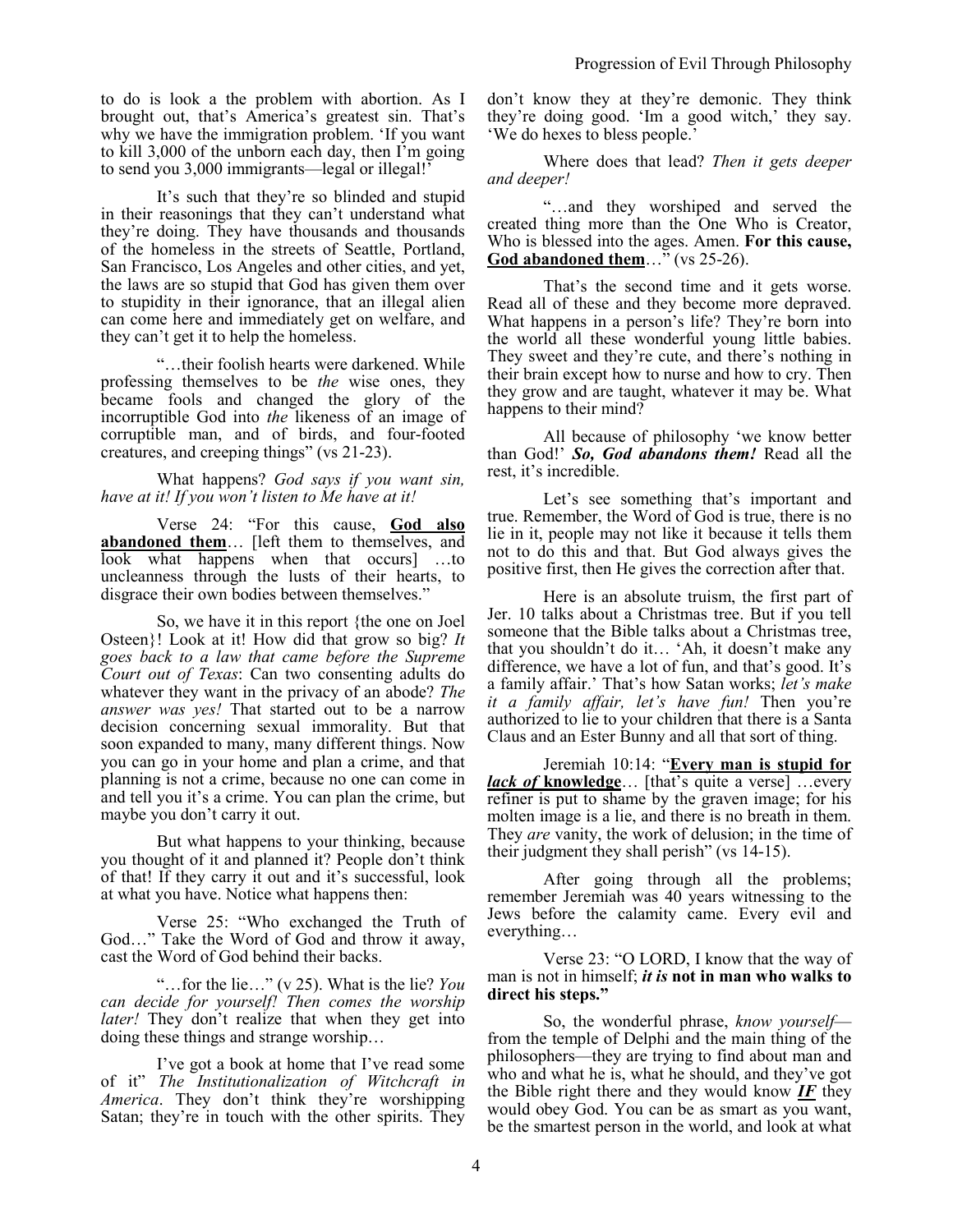happened to Solomon. He was the wisest man in the history of the world.

Verse 24: "O LORD, correct me, but with judgment; not in Your anger, lest You bring me to nothing." *That's why there's repentance, and God will give you the knowledge!*

We're going to see that God inspires the pattern. You talk about evil, then you talk about good. You talk about correction, then you talk about good.

Jer. 17 is about where we are getting to in America. What do you think would happen if there was a real minister of God who stood up at this gathering back there at the Harlem Theater and said, *'All of you repent! You've got this representation of Sodom, have you never read the Bible and what God did to Sodom and Gomorrah!'* They would run up there and drag you out and pull you apart limb from limb!

Jeremiah 17:1: "The sin of Judah *is* engraved with a pen of iron, with the point of a diamond; *it is* carved upon the tablet of their heart and upon the horns of your altars."

God's destruction of Jerusalem was just. It was also merciful because He sent them to Babylon for 70 years, and they came back and God let them rebuild the temple.

Verse 5: "Thus says the LORD, 'Cursed *is* the man who trusts in man… [What is philosophy? *Trusting in the thoughts of men!*] …and makes flesh his arm, and whose heart departs from the LORD. For he shall be like a shrub in the desert, and shall not see when good comes. But he shall inhabit the parched places in the wilderness, *in* a salt land that is not inhabited'" (vs 5-6).

There's the denunciation of evil! Now notice the positive; the blessing of looking to God:

Verse 7: "Blessed *is* the man who trusts in the LORD and whose hope is the LORD." *Same pattern we find in Rom. 1.* You can find it throughout the Bible, everywhere in the Bible the same way.

Verse 8: "For he shall be like a tree planted by the waters; *it* sends out its roots by the river… [Psa. 1] …and *it* shall not fear when the heat comes, but its foliage shall be green; and he is not worried in the year of drought, nor will it cease from yielding fruit."

Then evil! Where does evil come from? *This is what repentance and conversion is all about!* The human mind, *even the converted human mind must overcome the evil within!* All of us here are converted, and sometimes you may think because of your own thought—that you may not be converted like you need to be. That would be a good assessment and that's why there's repentance.

But think about people who don't know God. Who have no understanding of what is right and wrong except their own standard: 'we have our values!' What do *we* have? *The commandments of God and the Spirit of God to lead us!* When there are evil thoughts that spring up in our mind because everything that we have ever thought of is still in the mind—and it won't be removed completely until the resurrection.

Just yesterday afternoon I went into Knob Hill to get the things for sandwiches for today. Here I am pushing around the cart and have to go from one end of the store to the other end of the store, and they've got music: *thump, thump, thump!* And when I was going out of the store guess what was in my mind? *I had the hardest time getting that out of my mind and it was just a passing thing!* It wasn't evil or sin, but it was annoying! Same way with the My Pillow man. Right at the end you get that tune in your head and you're going to be singing that all day long.

Verse 9: "The heart *is* deceitful above all things, and desperately wicked; who can know it?"

Remember this young gal, 23-years-old, going online and trying to find someone. She found someone, worked it out and went to meet this man in a park at three a.m. when know one is around. That's not very smart! But why did she go? *Because she had evil expectations of something that we know nothing about!* Even though she looks very naive, certainly very foolish. That's a dumb thing to do, but nevertheless, she did it.

So, her mind was desperately wicked and the mind of the man who lured her do it was even more desperately wicked. How did that work out? They finally found out that he killed her, chopped her up and burned her. My question is: Did he also have her as a meal? *I don't know! So, the progression of evil comes because of this!* 

Here's what most people don't know, v 10: "I the LORD search the heart…" *Think about it. You can't hide anything from God!* What did David say about the creation of human beings?

- If I go into the heavens *You are there!*
- If I go down deep in the earth, *You are there!*
- If I lay down, *You are there!*
- If I stand up, *You are there!*

In a recent Church at Home {churchathome.org} I brought out that *everyone lives, moves and has their being* because of what God did in creation, whether they know God or not.

*"…I* try the reins, even to give to each man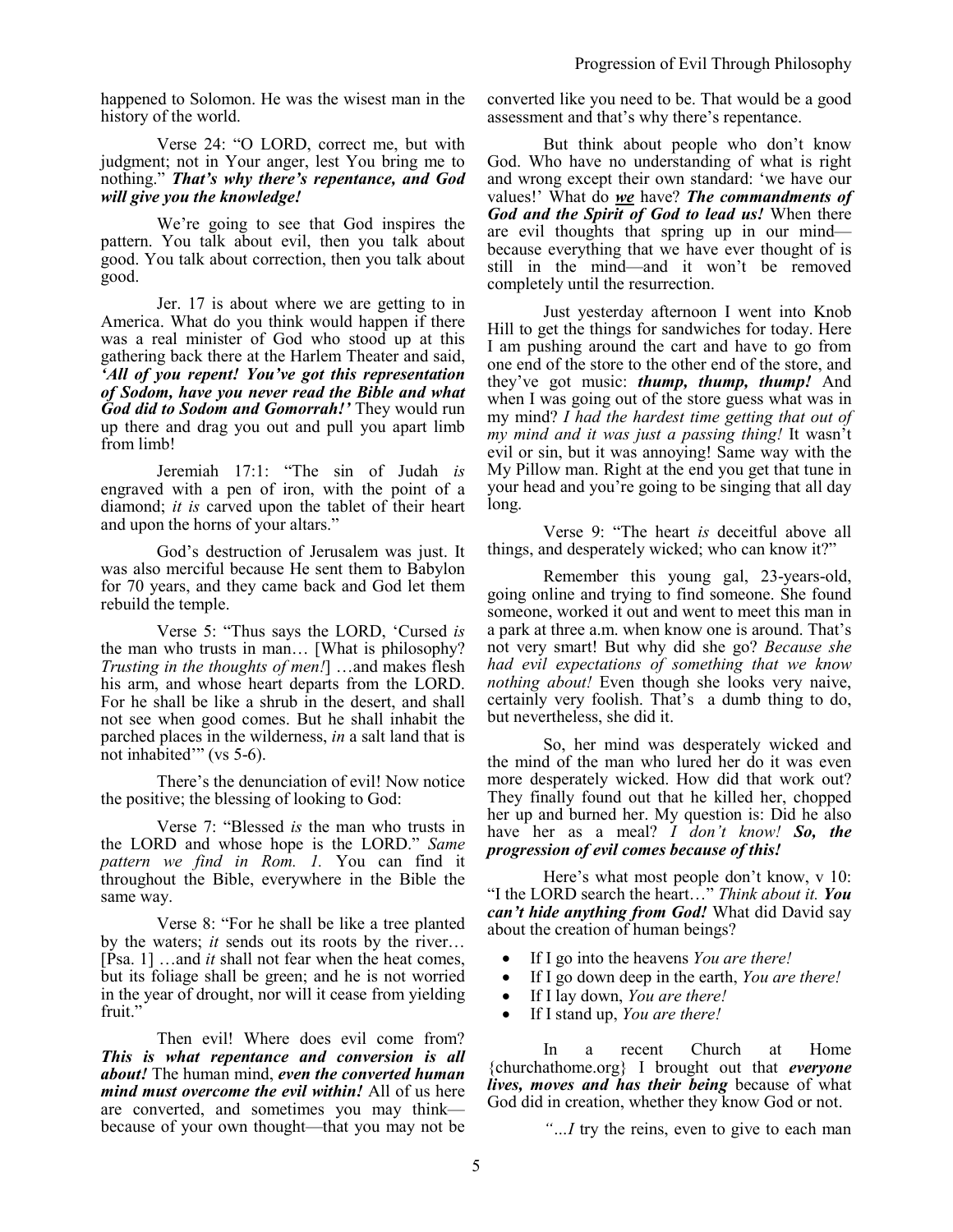according to his ways, according to the fruit of his doings" (v 10). *That's how difficulties come, because of sin! In spire of that!*

Verse 13: "O LORD, the Hope of Israel, all who forsake You shall be ashamed. 'Those who depart from Me shall be written in the earth because they have forsaken the LORD, the Fountain of living waters.' Heal me, O LORD, and I shall be healed, save me, and I shall be saved; for You *are* my praise" (vs 13-14).

What does God offer? There were times when Jeremiah felt real bad. He complained to God, and this was a pretty tough message to handle, so God said, 'I want you to go tell them this. In spite of all the things that I've said here, if they will do these things I'll be good to them.'

Verse 19: "Thus the LORD said to me, 'Go and stand in the gates of the children of the people, by which the kings of Judah come in, and by which they go out, and in all the gates of Jerusalem. And say to them, "Hear the Word of the LORD, kings of Judah, and all Judah, and all the people of Jerusalem who enter in by these gates! Thus says the LORD, '**Take heed to yourselves**… [that goes right back to what God told Cain, 'You rule over the sin'] …and carry no burden on the Sabbath Day, nor bring *it* in by the gates of Jerusalem. Nor carry out a burden from your houses on the Sabbath Day, nor do any work, but keep the Sabbath Day Holy, as I commanded your fathers. **But they did not obey**…'" (vs 19-23).

He gave them a chance. It's like the hardened criminals, if you let them out. One murderer said, 'If you let me out, I'm going to do it again, I know it.'

Verse 23: "But they did not obey, nor inclined their ear, but made their neck stiff, so that they might not hear nor receive instruction. And it shall be…" (vs 23-24).

In spite of all that… I need to remind you of the meeting that Jeremiah had with Zedekiah who wanted to talk to Jeremiah at night to find out what was going on. He said, 'Don't tell anybody that you're coming to talk to me, but I need to talk to you. What is the Word of the Lord for me?'

Jeremiah said that **IF** you will turn yourself over to the Babylonians,  $\overline{1}$  [God] will not destroy the city nor burn the temple.' He would live. His sons would live. *But he didn't!* Zedekiah tried to run away and Nebuchadnezzar's men caught him and took him to Nebuchadnezzar and he gouged out the eyes of Zedekiah and killed his sons.

Didn't have to happen! He could have said, 'Yes, I'll turn myself in to the Babylonians.' Do you

## know what they would do? *They would have put him right back on the throne as a vassal king!*

So, God says, v 24: "'And it shall be, if you diligently hearken to Me,' says the LORD, 'to bring in no burden through the gates of this city on the Sabbath Day, but keep the Sabbath Day Holy, to do no work in it; then kings and rulers sitting on the throne of David shall enter into the gates of this city, riding in chariots and on horses, they, and their rulers, the men of Judah, and the people of Jerusalem. And this city shall remain forever'" (vs 24-25).

So, whenever God brings out condemnation of sin, what does He want? *Repentance!* That's what He wants. I don't know if there's any hope for these people here [in the article], but how many now accept it and go along with it as an option of behavior? We even have one candidate for President who should be a woman running.

#### (go to the next track)

We were talking (during the break) about the big marijuana 'smoke in' or 'smoke out' whatever it was where they had a large number of marijuana smokers and they had the media and cameras there, so that at a given time they were told, 'Everybody puff away.' So, they did and over that crowd was huge cloud of marijuana smoke, and all the legislative people said, 'We can't put these people in jail; we can make tax money off of them.'

What's going to happen in the long run? *They're going to end up with a lot of psychotic and mentally disturbed people from smoking marijuana!*  The will have to spend whatever money they make on that to try and make these people semi-normal. That gets back to *'there is way that seems right to man, but the ends thereof are the ways of death!'*

I want you to read Col. 1 yourself, which is all about Christ, conversion, love, Christ being the Firstborn, and Christ in us the hope of glory!

Colossians 2:1: "Now, I [Paul] want you to understand what great concern I have for you, and *for* those in Laodicea, and as many as have not seen my face in *the* flesh; that their hearts may be encouraged, being knit together in love unto all riches of the full assurance of understanding, unto *the* knowledge of the mystery of God, and of *the* Father, and of Christ; **in Whom are hid all the treasures of wisdom and knowledge**. Now, this I say so that no one may deceive you by persuasive speech" (vs 1-4). *They can get very persuasive!* 

Verse 5: "For though I am indeed absent in the flesh, yet, I am with you in spirit, rejoicing and beholding your order, and the steadfastness of your faith in Christ. Therefore, as you have received Christ Jesus the Lord, be walking in Him; being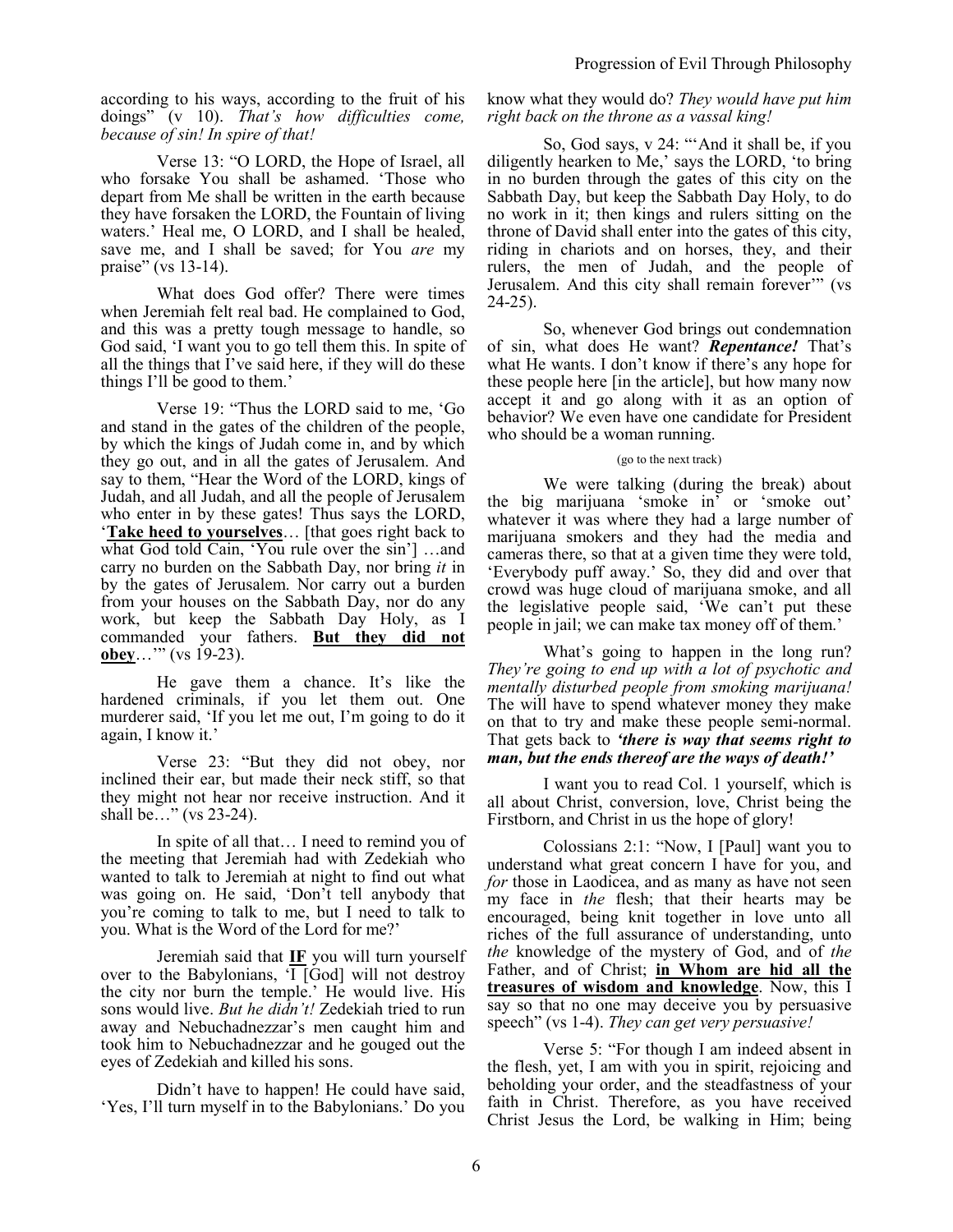rooted and built up in Him…" (vs 5-7).

And this happens every Sabbath when we come. The most important thing for Sabbath services is that the brethren are taught from the Word of God and we grow in grace and knowledge. When things started falling apart in WCG, they were talking about everything else but growing in grace and knowledge.

"…and being confirmed in the faith, exactly as you were taught, abounding in it with thanksgiving. **Be on guard so that no one takes you captive through philosophy and vain deceit**, **according to the traditions of men, according to the elements of the world**… [the demon world] …and not according to Christ. For in Him dwells all the fullness of the Godhead bodily" (vs 7-9).

from the Encyclical Letter:

Remember, they quoted "know yourself" from the temple of Delphi.

> 5. On her part, the [Catholic] Church cannot but set great value upon reason's drive to attain goals which render people's lives ever more worthy….

#### *That's sounds 'wonderful'!*

…She sees in philosophy the way to come to know fundamental truths about human life….

*The Word of God is the way, not philosophy!* But when you say that there are a lot of other things that you need to know, *IF it's not based on the Word of God it isn't worthwhile knowing!*

> …At the same time, the Church considers philosophy an indispensable help for a deeper understanding of faith and for communicating the truth of the Gospel to those who do not yet know it.

## That's why Jesus said, *'Repent and believe the Gospel, which is the Truth of God!*

Verse 10: "And you are complete in Him… [you don't need philosophy] …Who is the Head of all principality and power."

2-Peter is another tremendous example of the way that the Bible is put together. The positive, the Godly, then the condemnation. See how 2-Pet. Starts out, and all of Paul's Epistles and nearly every other epistle stars out with God's blessing, from the Father and Jesus.

2-Peter 1:1: "Simon Peter a servant and an apostle of Jesus Christ, to those who have obtained *the* same precious faith as ours by *the* righteousness of our God and Savior Jesus Christ: Grace and peace be multiplied to you in *the* knowledge of God and of Jesus our Lord" (vs 1-2). *That's how we grow in grace and knowledge!* 

- How long have you been studying the Bible? *Decades!*
- How much do you know? *A lot!*
- How much do you remember? *That depends!*
- Have you ever gone back to study parts of the Bible you hadn't studied it in a long time, and it's like you never ever read it? *Yes!*
- Why? *Because the Truth always new! It's not stale!*

Notice that Peter gives a great inspiring purpose and you're never going to find this in philosophy under the section of using philosophy to come to a greater knowledge of Truth. You're never going to find this written in a book of philosophy.

Verse 3: "According as His Divine power… [God's Spirit, not the elemental spirits of the world of Satan the devil] …has given to us all things that *pertain* to life and Godliness..."

If you want to know the things of up and down of daily living, read the Proverbs. There it is:

- good and evil
- right and wrong

"…through the knowledge of Him Who called us by *His own* glory and virtue" (v 3). *Think of that!* Peter wants everyone to focus in on the fact that God personally has called all the brethren. You're complete in Christ and the Word of God.

The Word of God is not going to tell you how to operate a machine. It's not going to tell you how to build something. But you have the principles from the Word of God. If you're going to build something, you have to build it correctly. You can't buy a brand new Cadillac and then put in WD-40. you put in the crankcase WD-40 and you burn up your engine.

How did that happen? If you're going to have internal combustion engine that's going to run at a certain temperature, you're going to have to have a certain viscosity of oil that will stand up under that heat so that it will lubricate and run.

That's a physical thing, but you have the principle from the Bible that *if you're going to do something, do it right!*

Verse 4: "Through which He has given to us the greatest… [you can't find this in philosophy] …and *most* precious promises, **that through these you may become partakers of** *the* **Divine nature**…"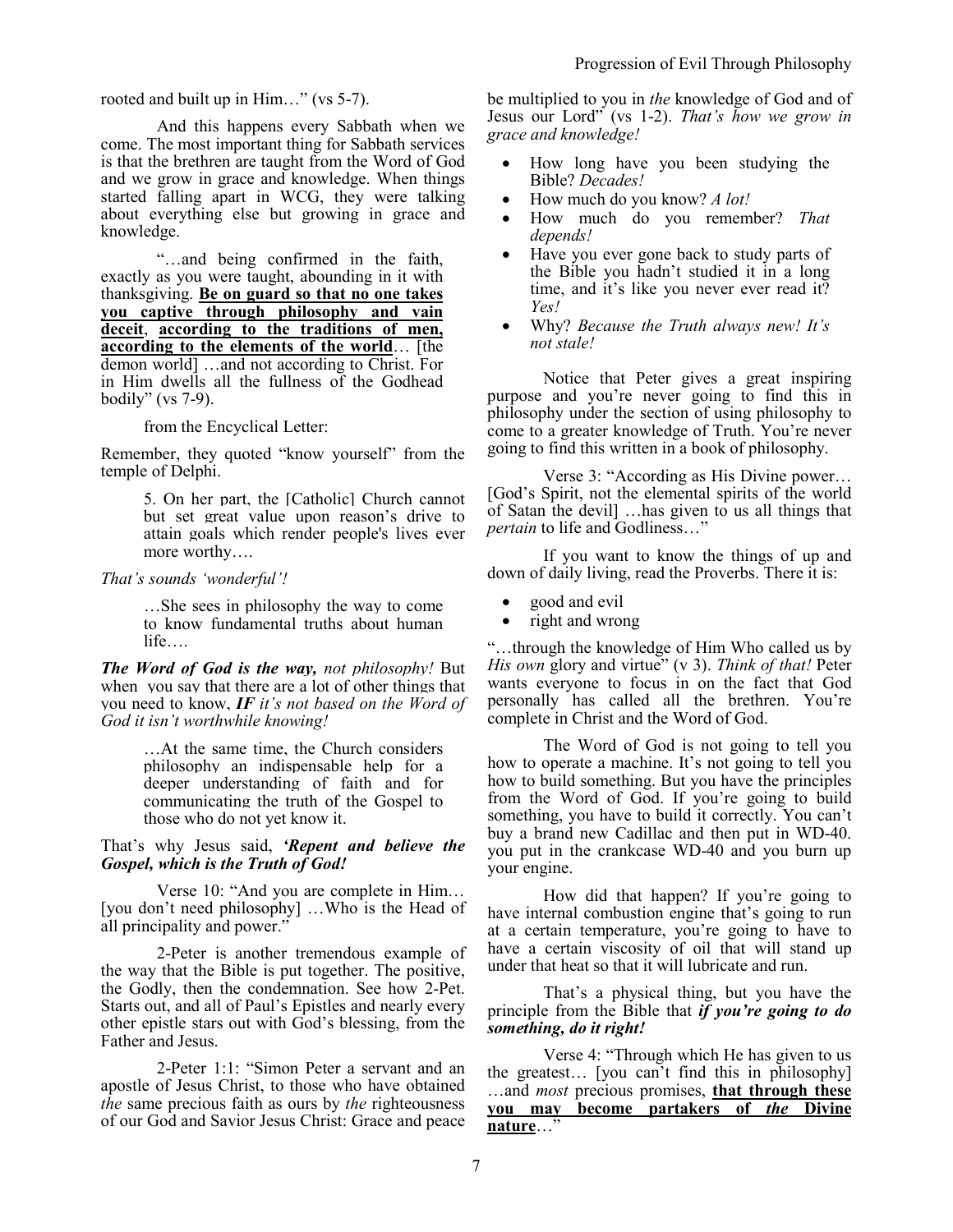You don't have to search for any other truth, because there is no other truth greater than this. That which is assumed to be truth because of reason and deduction *is not the Truth of God!* That is logic, and all logic is not Truth! *But the Truth of God is logical!*

"…**that through these you may become partakers of** *the* **Divine nature**… [that's why God made us] …having escaped the corruption *that is* in *the* world through lust" (v 4). *Then Peter gives us all the things we need to do*:

- growing and overcoming
- having to develop the nature of God
- growing in knowledge
- growing in virtue
- growing in self-control
- growing in Godliness
- growing in brotherly love

Verse 8: "For *if* these things exist and abound in you, they *will* cause *you to be* neither lacking effort nor lacking fruit in the knowledge of our Lord Jesus Christ."

Very clearly, you don't need philosophy in addition to the Word of God. But that's why the Roman Catholic Church and all the religions are of Satan the devil. They think that by through their thinking, because they have great brains, that they will come to a greater knowledge than what you can find in the Bible. *But that is not true!*

Verse 15: "But I will make every effort *that,*  after my departure… [Peter wrote this when he was old and knew he was going to die shortly] …you may always have a *written* remembrance of these things *in order* to practice *them* for yourselves… [he's going to write it for them] ...for we did not follow cleverly concocted myths *as our authority*, when we made known to you the power and coming of our Lord Jesus Christ, but we were eyewitnesses of His magnificent glory" (vs 15-16).

Peter is telling where Paul left off not to get wrapped up in philosophy. He' telling them here that you stay close to God and the knowledge of God and understand what the Father and Christ are doing. And 'I saw what was going to be the end result of it, with the vision of the Transfiguration.'

Verse 17: "Because He received glory and honor from God *the* Father when *the* voice came to Him from the Majestic Glory, 'This is My Son, the Beloved, in Whom I am well pleased.'"

John also refers to this. The third one was James but he was beheaded by Herod.

Verse 18: "And this *is the* voice from heaven that we heard when we were with Him on the Holy mountain. **We also possess the confirmed prophetic Word...**" (vs 18-19). The words of Christ, confirmed by Christ that were prophesied.

Remember when Christ came back after He ascended to the Father and appeared to them? What did He do after they all settled down and understood that it was Christ? He had a nice meal of fish and honey. (By the way that is good, I've tried it.) What did He do? *He opened their minds to the Scripture out of the Prophets and the Psalms, the Writings.* He opened their minds confirming that He was the Christ, indeed the prophetic Word. The prophetic Word extends to the New Testament. Where do you find that? *Isa. 8—to the Law and the Testimony—*the New Testament, so it's Old Testament and New Testament—*if they speak not according to this Word it is because there is no Light in them!*

"…the confirmed prophetic Word to which you do well to pay attention, as to a light shining in a dark place, until the day dawns… [the return of Christ] …and *the* morning star arises in your hearts... [the resurrection] ... knowing this first..." (vs 19-20). *You can say this of philosophy!*

It was decreed that Socrates was 'the wisest man in the world.' Then you have Aristotle and all the rest of them.

"…that **no prophecy of Scripture originated as anyone's own** *private*  **interpretation**" (v 20—*or opinion! If you try and interpret it incorrectly, that then becomes your opinion!*

What do philosophers' say? *I think!* One of the greatest philosophers said, 'I think, therefore, I am.' That's completely backward. It's *'because you are, you think!* But Socrates was considered 'a great philosopher.'

Verse 21: "Because prophecy was not brought at any time by human will, but the Holy men of God spoke as they were moved by *the* Holy Spirit."

Then when you study about the Bible, there were only 40 men who wrote the entire Bible. That's an amazing thing! There is not one contradiction within those 40 men. *Not one!*

It is true that too many people who slough off parts of the Bible if you bring it up to them, by saying, 'That's your own opinion.' You can answer, 'No, it's not; this was written before I ever existed and you ever existed by nearly 2,000 years, or more. So, you need to think about it.

- *IF* there is a God *Who is God,* which there is
- *IF* He's made everything, which He has
- *IF* He knows the hearts of all men and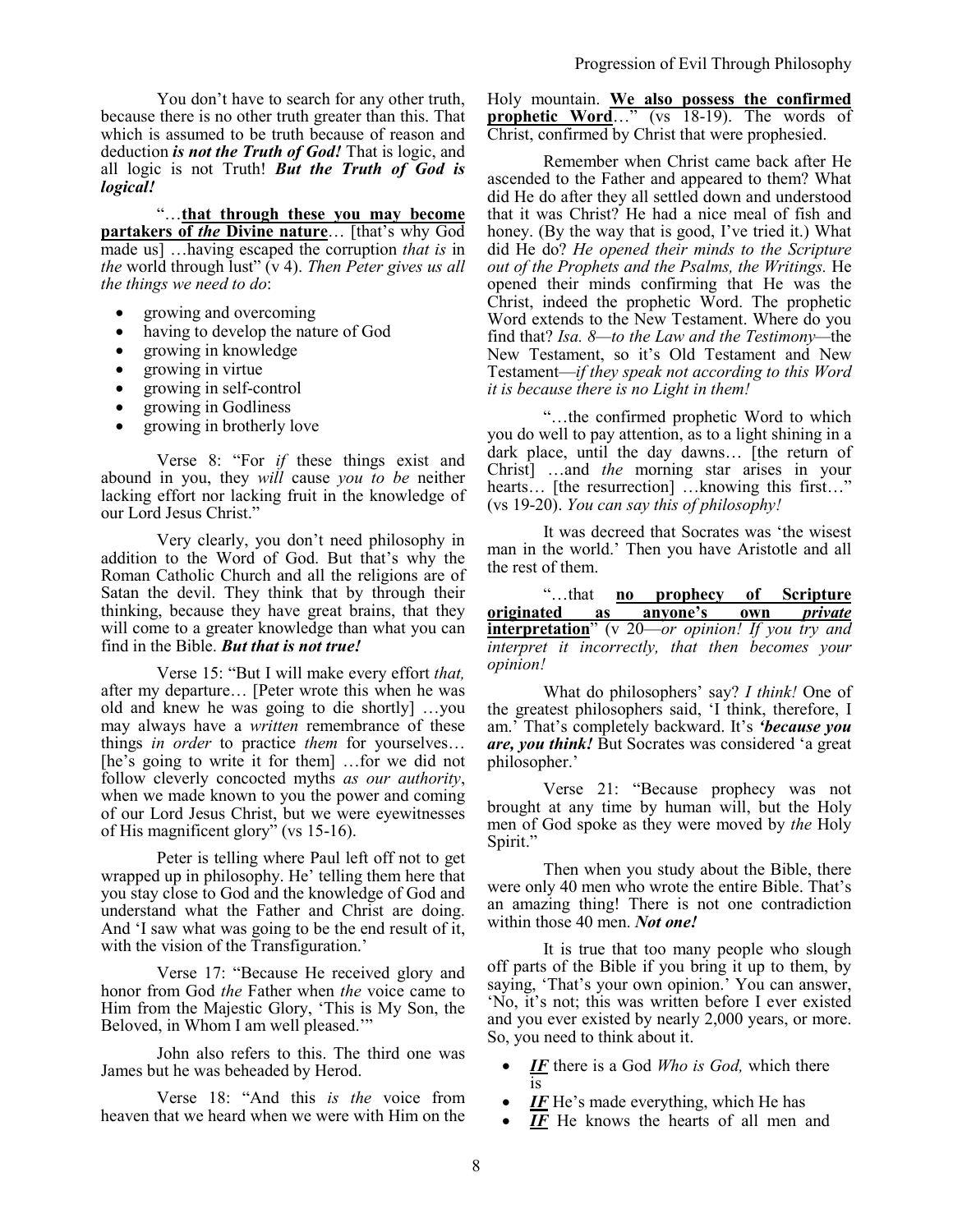#### women, which He does

*THEN there is nothing that is read out of the Bible that is your own opinion!* If you try to interpret it incorrectly that then becomes your opinion. Otherwise, all philosophy is the opinions of men! They may stumble across some Truth, but that does not make philosophy a valid adjunct to the Bible.

The Bible is superior to all philosophy, which comes from *the minds of men.* The Bible comes from *the mind of God!* Is that not better? *Yes, indeed!*

Notice that we have all this 2-Peter 1; notice chapter two. It changes entirely, but it follows the pattern. The Truth was given about how you're going to become a son or daughter of God. I'll just review chapter one as that.

2-Peter 2:1—Warning!: "But there were also false prophets among the people, as indeed there will be false teachers among you, who will **stealthily** introduce destructive heresies…"

How do they do it? *Well, that's your opinion; here's my opinion!* Of course, in the United States of America personal opinion is sacred. *NO! Personal opinion may have some truth to it, but personal opinion concerning things of God coming from a carnal mind are 99% untrue!*

"…personally denying *the* Lord who bought them, and bringing swift destruction upon themselves"  $(v 1)$ .

We lived through this happening: *false teachers!* How long did it take for swift destruction to come upon the Church? *Step-by-step, about seven years!* Once it really came out, about seven years. Well, in the process of time seven years is swift destruction! What happened to the Church?

- Bricket Wood is long gone
- Big Sandy is long gone
- Pasadena is all covered with expensive condominiums that rich people buy

Who wanted to be associated with rich people all of his life? *Just judgment!*

\*\*\*\*\*

Commercial Time (a little late on the advertising)

- Brand new booklet *Does the Bible Really Say That?* by Duncan MacLeod
	- Do you really go to heaven when you die?
	- Has the Law really been done away because Jesus came?
- Transcript Book with CD: *The Second Epistle to the Corinthians*

These make the best study. We can tell you that of the things that we have done through the years, and have now made into these Transcript Books, we have more study material concerning the Bible than was ever thought of at Ambassador College. These things were never gone into depth.

For example, one year for going through *A Harmony of the Gospels*. Do you think you've learned everything in one year there? *No, you learned how to get from Matthew, Mark, Luke and John,* that's about all. You may have learned some other things.

Then the Epistles of Paul, one-year survey. The Epistles of Paul, we've got in-depth studies going through it. They never explained anything the way it should have been done. That's not to put them down, that's to tell the truth as to why everything was so shallow, that when the attack came against the Church there was very little spiritual fortitude and backbone to resist it. *And it got taken down!*

\*\*\*\*\*

At the time of the writing of these General Epistles… They say these are Catholic Epistles. What do you think? *These were written by the Catholic Church!* I mean, the *slight of hand* everywhere.

Jude 3: "Beloved, when personally exerting all *my* diligence… [notice how he was really applying himself to write this and put it there] …to write to you concerning the common salvation, I was compelled to write to you, exhorting *you* to fervently fight for the faith, which once for all *time* has been delivered to the saints. For certain men have **stealthily crept in**…" (vs 3-4).

That's what happened, so when the 'coup de grace' came, all of those who were the changeagents were in place.

We have another book: *The Seven General Epistles* and I've got a sermon series putting 2-Peter and Jude together verse-by-verse, because they're describing the same thing.

2-Peter 2:2: "And many people will follow *as authoritative* their destructive ways; *and* because of them, the way of the Truth will be blasphemed."

Those [out of WCG] who went to Azusa University came back and said that the Protestants have been right all along concerning Sunday. What happened? *Because the brethren weren't taught, a lot of them believed it!*

Let's see what Paul wrote, and this is not only concerning their time, but concerning our time. It comes about in a philosophical way, *twisting and turning the Scriptures, misinterpreting!*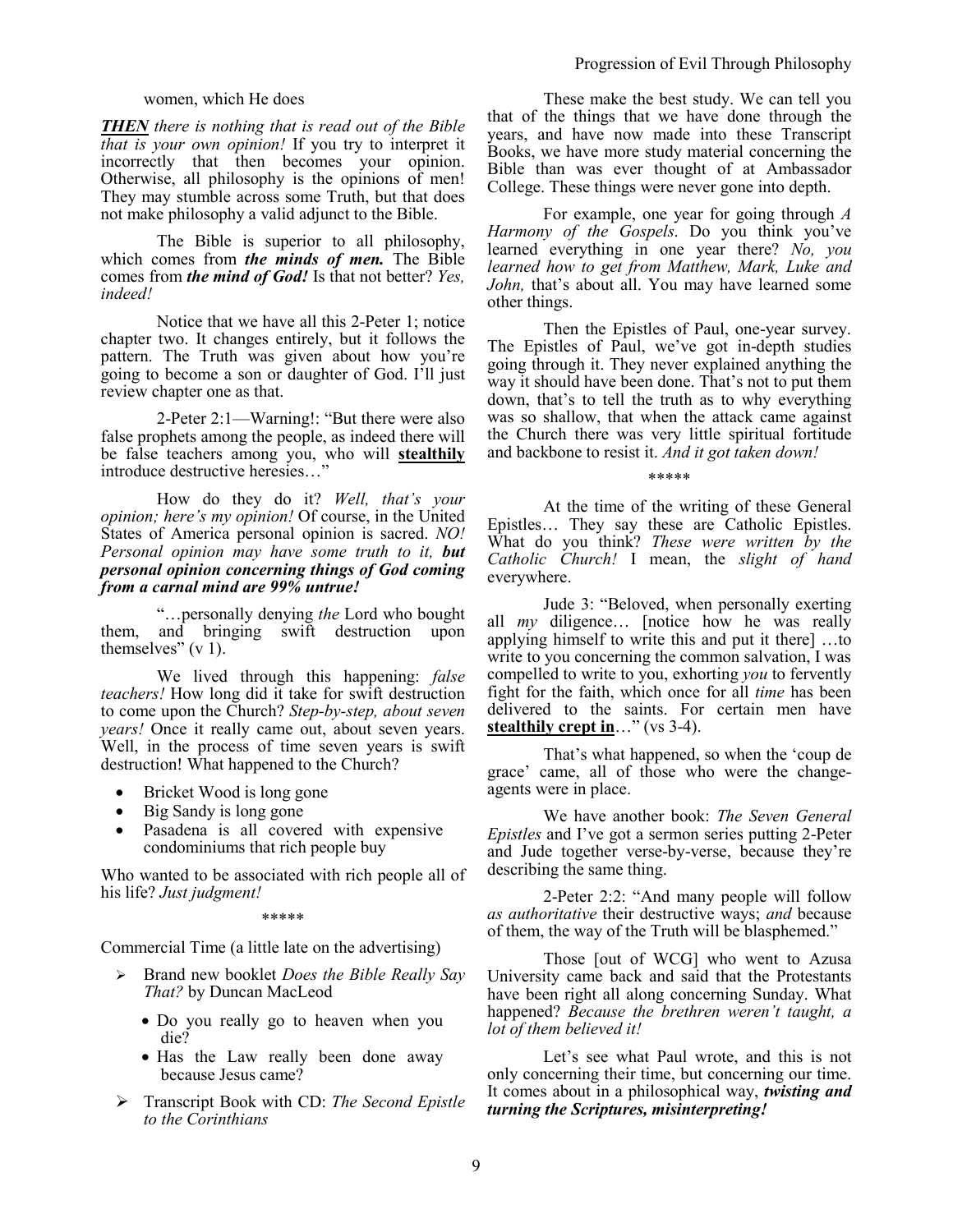1-Timothy 4:1: "Now, the Spirit tells *us* explicitly that in *the* latter times some shall apostatize from the faith, *and* shall follow deceiving spirits and doctrines of demons."

That's what philosophy is and it can sound reasonable, rational, logical, and almost truthful. *But it's not the Truth of God!*

Verse 2: "Speaking lies in hypocrisy, their consciences having been cauterized *with a hot iron*; forbidding to marry… [Isn't that the bane of the Catholic Church?] …*and commanding* to abstain from meats, which God created to be received with thanksgiving" (vs 2-4)—*vegetarianism!*

What did God say is to be received with thanksgiving …by the faithful, even *by* those who know the Truth"  $(v 4)$ .

*Yet they say that God now says you can eat all unclean foods!* Why? *Because they mistranslate Mark 7, 'thus He cleansed all meats!'* He did not! He said, 'Thus all food goes out in to the draught, cleansing the body'; having nothing to do with meats.

Then Acts 10 where the great sheet were let down with all the unclean thing in it, and Peter rises and said, 'No, Lord!' What else did Peter say being an apostle for 12 years and going around preaching the Gospel all around Judea? *I have never eaten anything common or unclean!*

Well, he didn't get what Jesus supposedly taught, but that's how those things come in.

We may have a small respite of things maybe getting a little better for a little while, because there are some people trying to get rid of as much abortion as they can. God will honor that; they are trying. And President Trump is also trying. But if you get a Democrat in there, it's over with, because here's what it will be like:

2-Timothy 3:1: "Know this also, that in *the* last days **perilous times shall come**… [Isn't' that true?] …**for men will be lovers of self**…" (vs 1-2).

Tie that in with where we started: *know yourself!* **"…lovers of self…"** They don't care about anybody else, just *me*! One of the surveyors went out to one of the anti-Trump rallies and said, 'What is it you're looking for from the Democrat nominees? *I want to know what they're going to do for me!*

"…lovers of money, braggarts, proud, blasphemers, disobedient to parents… [Isn't that the problem?] …unthankful, unholy" (v 2).

Look at the problem in America, a lot of them live in a house, have a television or two, some may even have a car. They have electricity, a refrigerator and a stove. They have clothes and government handouts so they can live, yet they're angry because they don't have enough.

Verse 4: "Betrayers, reckless, egotistical, lovers of pleasure rather than lovers of God; having an outward appearance of Godliness, **but denying the power of** *true* **Godliness.** But *as for you*, turn away from *all* these" (vs 4-5). *That's quite a thing! We have a lot to overcome!*

We've read some of the things that happened to those in the Middle Ages who were persecuted and beheaded, and so forth. But when you think of today, we have more things to overcome than they could have ever imagined. If you lived in the Valley of the Piedmonts, you had a little farm and your animals, you took care of that. You had the Bible and their Bible groups. They were all loving, kind, sharing and taking care of things living in the valley peacefully.

What do we have today? Even to watch the news you have to put up with all of the commercials and everything that goes there. You can find every evil on the Internet; you can bring it right into your own life and everything.

We have more to overcome that way mentally and spiritually than they ever had. So, in a way today is harder and a more difficult time, which means that the Sabbath is more important for us.

To overcome those things, here is what we need to do. This is what it's all about. For us today it is far more important for us to understand this and work at it than ever before. Not that it's ever been unimportant, but especially for today because we have to fight and overcome so many things that before living in the age in which we're living today, those things weren't a problem.

Philippians 2:1: "Now then, if *there be* any encouragement in Christ, if any comfort of love, if any fellowship of *the* Spirit, if any *deep* inner affections and compassions, **fulfill my joy that you be of the same mind**…" (vs  $\overline{1-2}$ ).

- With the Spirit of God
- With the Laws of God
- With the Truth of God

"…having the same love, being joined together in soul, **minding the one thing**…" (v 2). What is that one thing? *Attaining to the Kingdom of God! Attaining to the Divine nature!*

Verse 3: "*Let* nothing *be* done through contention or vainglory, but in humility, each esteeming the others above himself." *What are we anyway but just a speck?* 

Verse 4: "Let each one look not *only* after his own things, but *let* each one also *consider* the